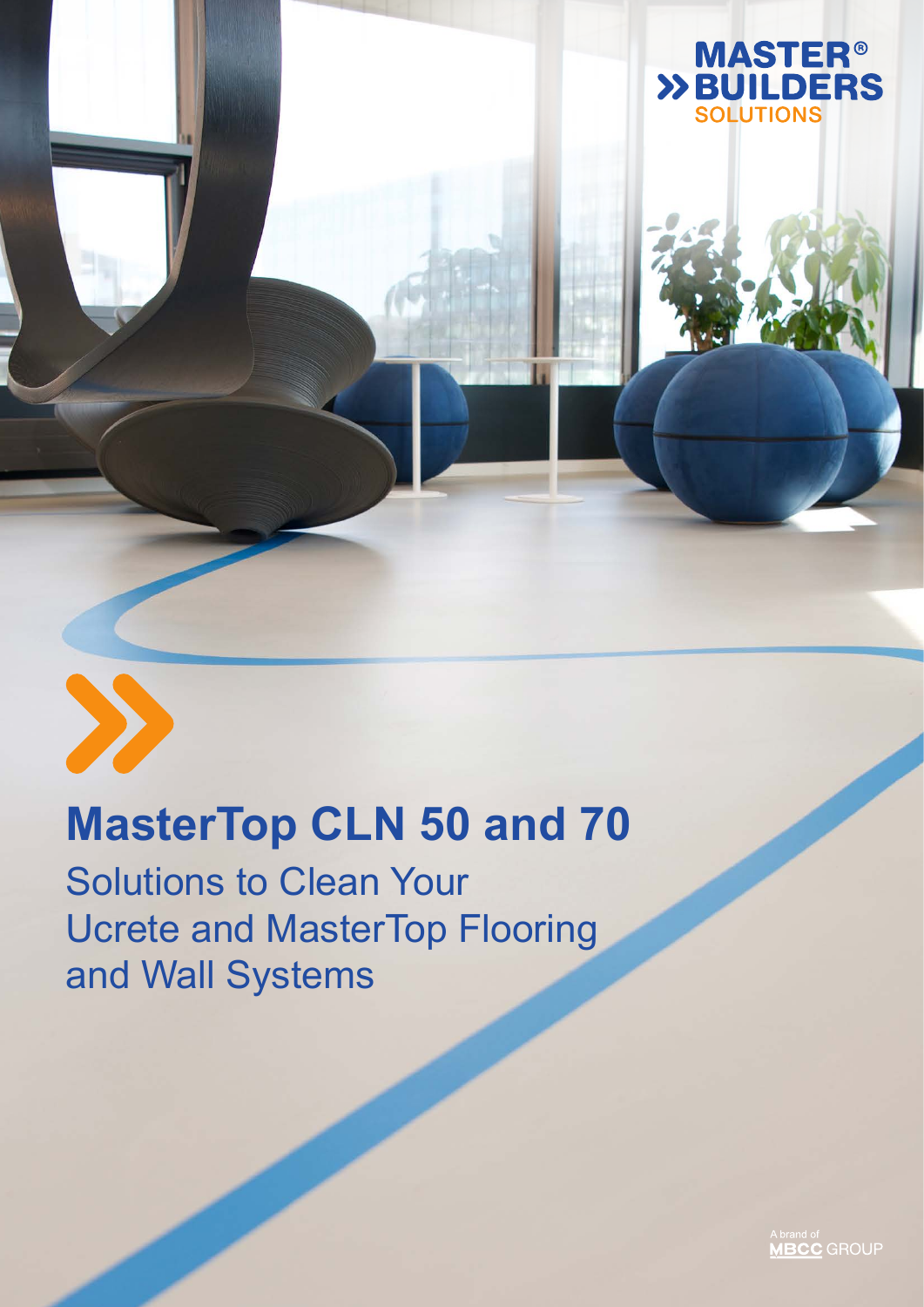**A good and long lasting aesthetic appearance is essential in case of decorative applications in commercial environments as well as in industrial areas.**

**This guide provides important cleaning guidelines to help you keep your Ucrete and MasterTop walls and floors clean, functional and aesthetically appealing over the years by selecting the most appropriate maintenance program and product.**

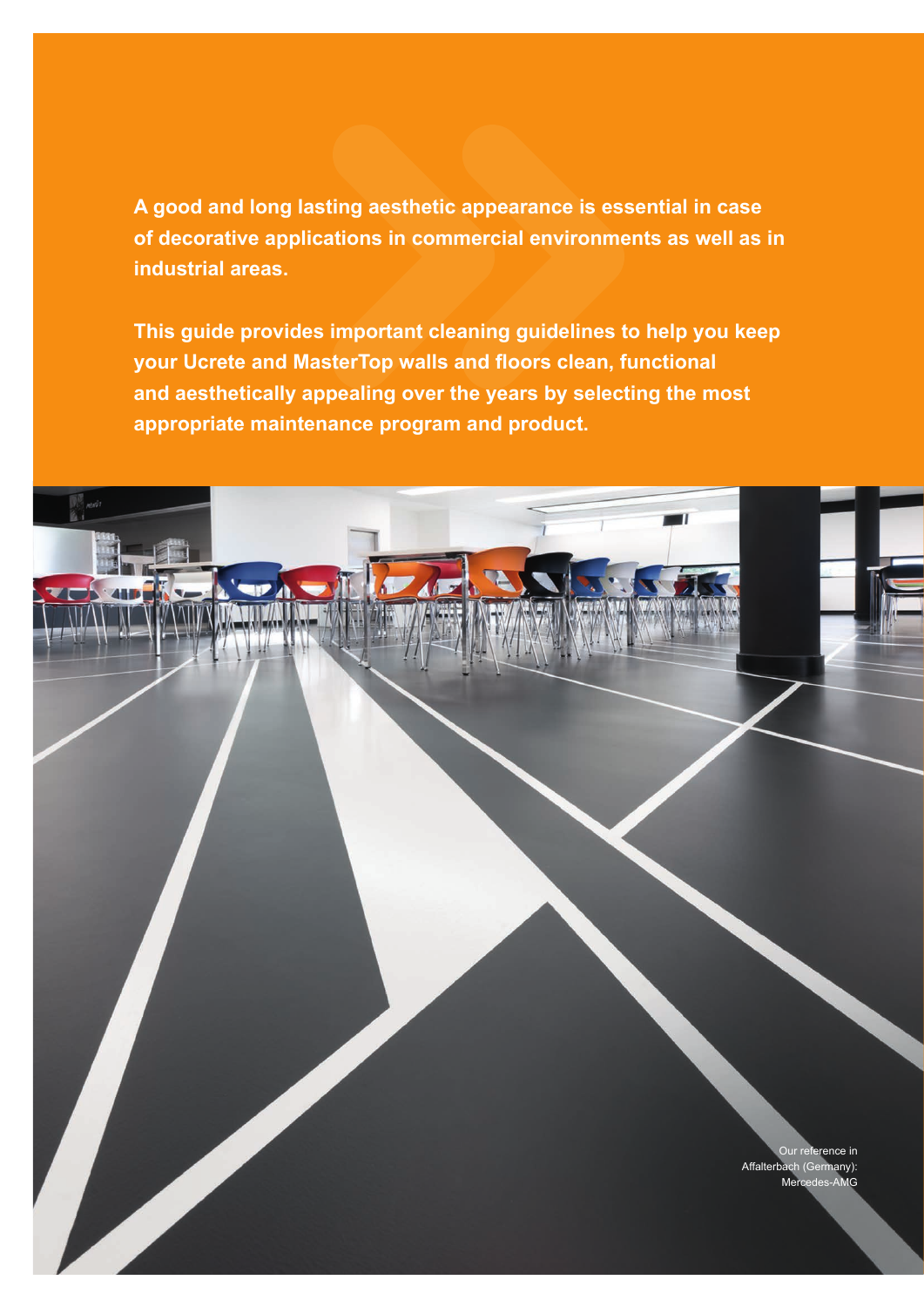## **Floor Types and Conditions**

MasterTop and Ucrete flooring systems are our solutions for resin based floors and walls, which cover a wide range of applications and conditions of use. From heavy duty systems for the most demanding industrial applications to decorative comfortable systems for commercial environments.

The installed floor system and its conditions must be considered in order to choose the ideal cleaning method and ensure the proper maintenance of each surface.

Industrial applications can be particularly high demanding and subjected to heavy traffic. The hard and tough flooring materials are suitable for aggressive agents and highpressure cleaning tools and procedures. Decorative and

comfortable applications usually require to maintain high aesthetic standards in areas where the floor is not subjected to a very aggressive use. Therefore cleaning agents and procedures must be selected considering the softer material used in working and living environments.

In addition to be considered is the average level of dirt pick-up of a flooring system, which is also influenced by the type of finish. Our Performance Flooring systems provide a complete range of floor safety finishes from smooth to highly textured. The rougher the finish the higher the slip resistance and safety of the user, but as a consequence also the level of dirt pick up. For this reason slip-resistant floors generally require aggressive cleaning agents and procedures.

#### **Expected demands according to the floor environment**

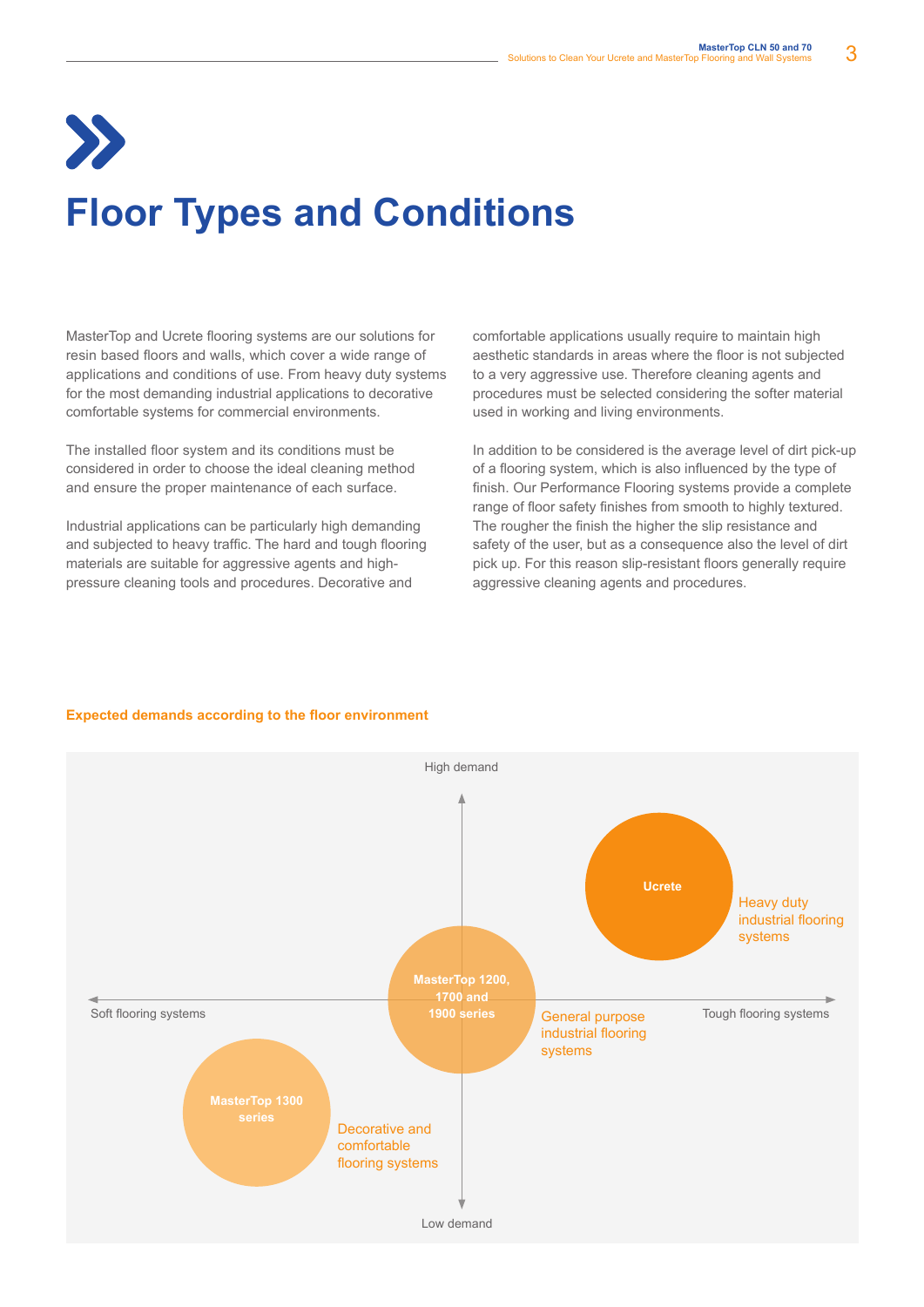

### **Choose the Right Cleaner: MasterTop CLN 50 and 70**

A broad variety of cleaning products is available on the market, most of which is based on or contains soap. It is important to consider that a soap-based detergent leaves always a very thin film layer over the floor, that attracts dirty particles which are a potential cause of contaminations and damages of the surface. Cleaning products can also contain polymers that make floors look shiny by leaving a wax film. In case these products are used on an antistatic or conductive floor, the wax layer seals the pores and the conductive fibres harming irreparably the conductive properties of the floor itself.

MasterTop CLN 50 and 70 have been especially developed for the maintenance of Ucrete and MasterTop flooring and wall systems. They are both cleaning and degreasing agents, which contain no soap, polymer or wax. Both MasterTop cleaners are highly concentrated and must be diluted with water before use.

Please see in the table the recommended use of MasterTop CLN 50 and 70 in combination with Ucrete, MasterTop industrial and decorative flooring systems and MasterTop WS wall systems series.

### **Recommended use of MasterTop CLN 50/70**

| <b>Product</b>        | <b>MasterTop CLN 50</b> |                 | <b>CLN 70</b>  |                 |
|-----------------------|-------------------------|-----------------|----------------|-----------------|
|                       | <b>Regular</b>          | <b>Periodic</b> | <b>Regular</b> | <b>Periodic</b> |
| MasterTop 1200 series |                         |                 |                |                 |
| MasterTop 1324 series |                         |                 |                |                 |
| MasterTop 1325 series |                         |                 |                |                 |
| MasterTop 1326 series |                         |                 |                |                 |
| MasterTop 1327 series |                         |                 |                |                 |
| MasterTop 1700 series |                         |                 |                |                 |
| MasterTop 1900 series |                         |                 |                |                 |
| Ucrete systems        | $\star$                 |                 |                |                 |
| Wall systems          |                         |                 |                |                 |

 $=$  suitable and recommended

\*MasterTop CLN50 can be used on all Ucrete systems on a daily basis and carefully applied on local areas to remove the toughest marks



For further information about the required application method and the dilution of the MasterTop cleaners, please refer to the related technical data sheets.



#### **Benefits of MasterTop CLN 50/70**

- **Cost saving:** lower dirt pick-up due to the fact that both cleaners do not leave any stain, foam or residue, reducing therefore general cleaning requirements and costs.
- **Universal use:** suitable for various floors requirements.
- § **Meets highest hygiene standards:** well-suited for application in buildings with high hygiene requirements such as hospitals, schools, canteens.
- **Food industry approved:** both cleaners are appropriate for applications in the Food & Beverage industry.
- **Improves visual appeal:** by cleaning without leaving any residue film or soap, these cleaners help maintaining the orginal look and feel of the floor for longer.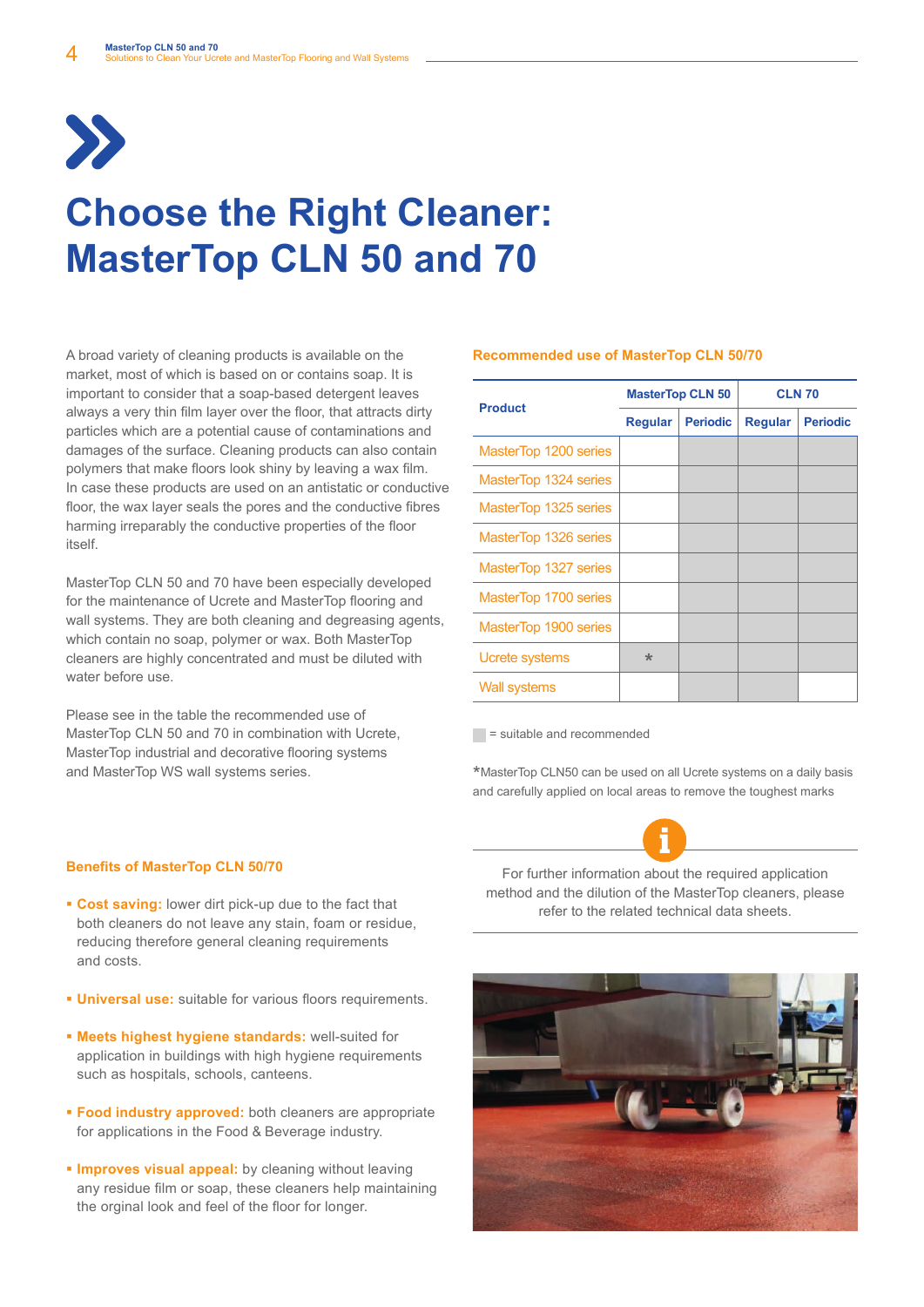## $\sum$

### **Cleaning and Maintenance Instructions**

The cleaning and maintenance method should take carefully into account the specific conditions of the floor and the ratio of dirt which usually consists of:

- 80% superficial and loose dirt
- 15% attached and greasy dirt
- 5% stubborn dirt

For a correct cleaning and maintenance procedure please consider the following recommendations.

- **Pre-treatment:** always hoover or wipe the floor to remove dust and/or every loose particle before applying MasterTop CLN 50/70.
- § **Dilution proportions:** MasterTop CLN 50 and 70 must be diluted with water following carefully the proportions indicated in table 2 and on the product label. Once diluted apply the material on the floor and let it work for 2 minutes before removing. In case of stubborn marks apply pure

product directly on the marks, clean with a microfiber cloth or mop and remove. In case of accidental spillage of pure product on the floor do not leave it for long, always remove in order to prevent permanent spots and color fading.

- **Cleaning tools:** use microfibre cloth pads for manual regular cleaning. Use mechanical tools such as scrubber driers for deep cleaning in high demanding areas. Always wear proper protections as the product might stain your clothes.
- **E Cleaning frequency and effort:** in living environments manual cleaning is suitable for regular cleaning, alternated to the use of mechanical tools such as scrubber driers for periodic cleaning. The vigorousness of the cleaning operations should be increased in case of floors with rough finish, subjected to high dirt pick-up and high traffic.

#### **Cleaning frequency and energy demand**

|                           | <b>Comfortable flooring systems</b>                                  | <b>Tough flooring systems</b>                            |  |
|---------------------------|----------------------------------------------------------------------|----------------------------------------------------------|--|
| <b>Cleaning frequency</b> | Regular: from once up to three times a week<br>Periodic: once a week | Regular: once a week<br>Periodic: once a month           |  |
| Dilution proportions*     | 1:20 up to 1:30 diluted with water                                   | pure or 1:1 diluted with water                           |  |
| <b>Cleaning tools</b>     | Regular: microfiber mop, soft pads<br>Periodic: discs or brushes     | Regular: soft pads<br>Periodic: discs or brushes         |  |
| Cleaning procedure        | Regular: manual<br>Periodic: mechanical                              | Regular & Periodic:<br>mechanical high pressure cleaning |  |

\*DO NOT mix any additional detergent to the diluted solution, as it might react.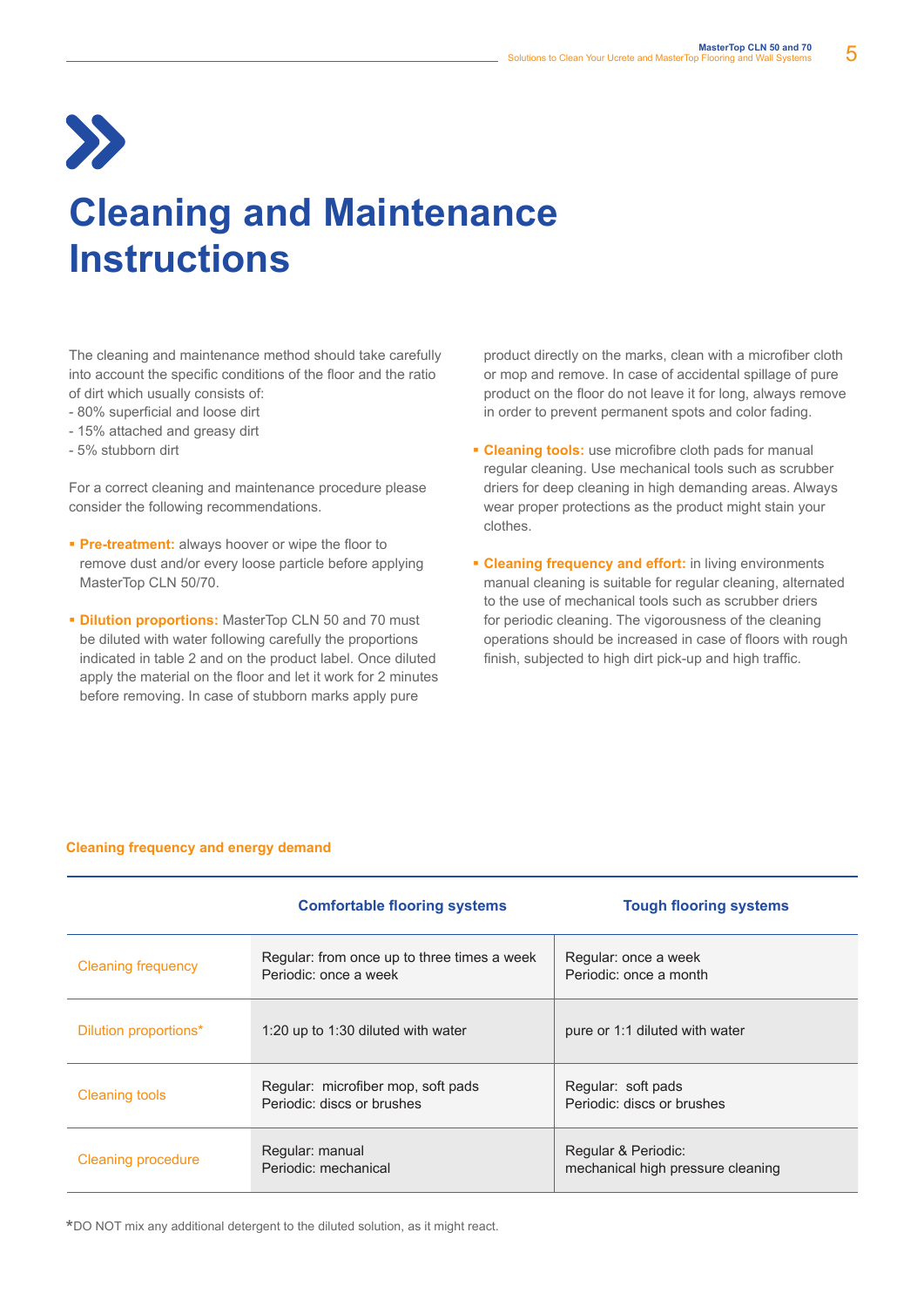# $\lambda$ **Master Builders Solutions**

Solutions to Clean Your Ucrete and MasterTop Flooring and Wall Systems

6 **MasterTop CLN 50 and 70**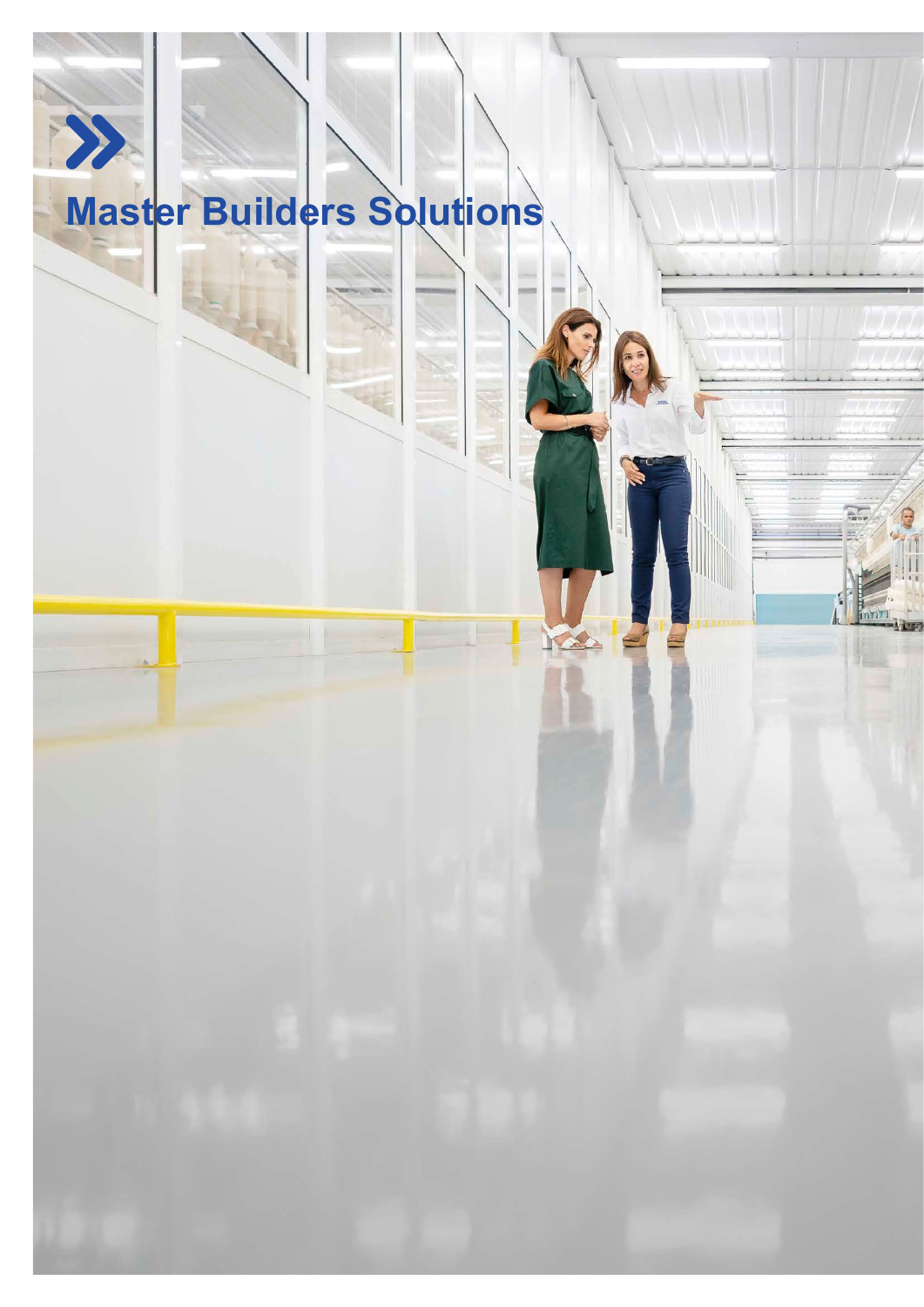

The Master Builders Solutions brand brings all of our expertise together to create chemical solutions for new construction, maintenance, repair and renovation of structures. Master Buildters Solutions is built on the experience gained from more than a century in the construction industry. The know-how and experience of a global community of construction experts form the core of Master Builders Solutions.

We combine the right elements from our portfolio to solve your specific construction challenges. We collaborate across areas of expertise and regions and draw on the experience gained from countless construction projects worldwide. We leverage global technologies, as well as our in-depth knowledge of local building needs, to develop innovations that help make you more successful and drive sustainable construction.

The comprehensive portfolio under the Master Builders Solutions brand encompasses concrete admixtures, cement additives, solutions for underground construction, waterproofing solutions, sealants, concrete repair & protection solutions, performance grouts, performance flooring solutions and solutions for on- and offshore wind energy.

### Our comprehensive portfolio

- Concrete admixtures
- Cement additives
- Chemical solutions for underground construction
- **Waterproofing solutions**
- Sealants
- Concrete repair and protection solutions
- **Performance grouts**
- Wind turbine grouts
- **Performance flooring solutions**